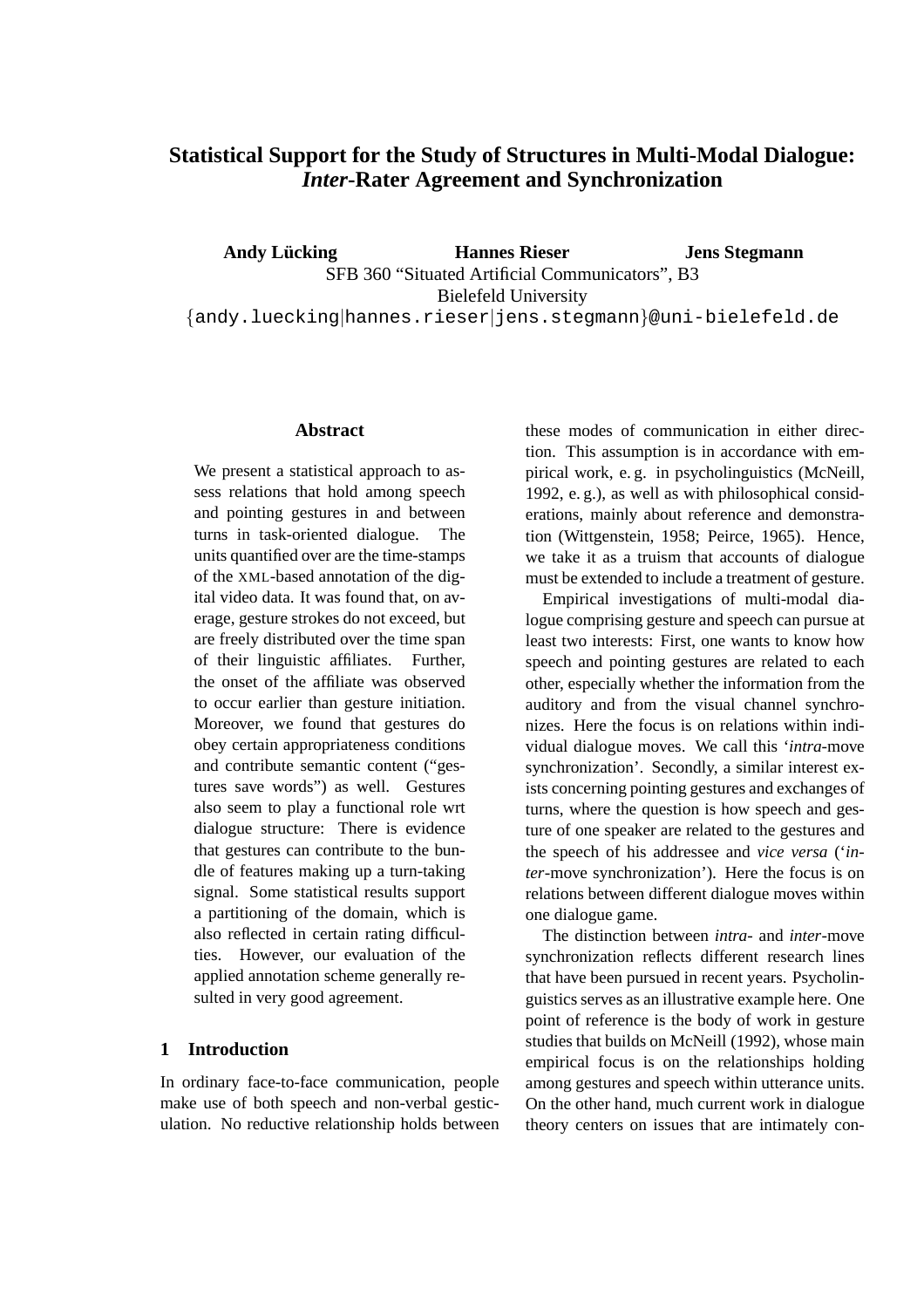nected with coordination among language users, e. g. building upon the *joint actions* framework of Clark (1996); but see also the notion of alignment in (Pickering and Garrod, in press).

Our investigation is based on original empirical studies. The task we set for our subjects involved the choice of referents from a restricted domain, see figure 1 and figure 2. They had to negotiate or to align reference using dialogue games of a certain type. In order to get results showing relations obtaining between gesture and speech in dialogue, we applied descriptive and analytical statistical methods to the time-based annotation stamps of suitable dialogue data. Such statistical analysis is pointless, of course, unless the employed annotation scheme isn't evaluated and confirmed to be reliable.

| $\circ$ | ۰ | ۰ | w                            | <b>DISTURBS</b> | $\overline{\phantom{a}}$ | 댛            | <b>Dans</b> |
|---------|---|---|------------------------------|-----------------|--------------------------|--------------|-------------|
| o       | ۰ | ۰ |                              |                 | ¥                        |              | <b>Rton</b> |
| o       | ø | ¢ | Ū                            |                 | 닿                        | <b>B</b> ras |             |
| o       | ۰ | ♦ | <b>CONTRACTOR</b> CONTRACTOR |                 |                          | B»           | D=          |

Figure 1: The pointing domain (form cluster), taken from (Kühnlein and Stegmann, 2003).

Accordingly, we present our study as follows: First, we set the stage with a description of the annotation of the empirical data (section 2). We then report on assessing of *inter*-rater agreement on our annotation scheme (section 3). In section 4 we present the results of further empirical investigation, mainly concerned with synchrony. We conclude the paper with a summary of our findings and a discussion of those topics that might be explored in further studies (section 5).

One last word of caveat: note, that our empirical studies are preleminary in the sense that only some variables have been controlled. This is due to the fact that the studies had not been conducted with issues of precise statistical hypothesis testing in mind. However, the results reported here are reasonably robust and will be reproducible in more carefully controlled experiments (see section 5).

#### **2 Annotation of simple reference games**

The analysis of our corpus of digital video data is based on an annotation with the TASX-ANNOTATOR software package<sup>1</sup> (Milde and Gut, 2001) which allows for the pursuit of an XMLbased bottom up approach. Since the annotation data are stored in XML format, the extraction of the relevant information for purposes of statistical analysis could be realized *via* XSLT script processing straightforwardly. Details connected with the empirical setting and principles of annotation are laid out in (Kühnlein and Stegmann, 2003).

Figure 3 is a screenshot from a TASX annotation session that exemplifies the annotation scheme applied in score format. The set of annotation tiers includes a transcription of the agent's speech at word level (speech.transcription) and a classification of the dialogue move pursued (move.type). The annotation of deictic gestures follows the framework established by McNeill (1992). A gesture token has three phases: wrt pointing gestures the maximally extended and meaningful part of the gesture is called stroke, and grasping if an agent grasps an object. Stroke or grasping are preceded by the preparation phase, that is the movement of the arm and (typically) the index finger out of the rest position into the stroke position. Finally, in the retraction phase the pointer's arm is moved back into the rest position. We presume that pointing gestures serve one of two semantic functions: they uniquely pick out an object (object pointing) or merely narrow down the region in which the intended object lies (region pointing). In order to clarify this distinction, in figure 2 an occurrence of each gesture function is shown. The extension of pointing gestures is modelled with a pointing cone. Subfigure 2(b) depicts a case of region pointing, where several objects are located in the conic section of the pointing cone and the table top. In addition, the extension of the index finger does not meet the object in question. Against this, in object pointing the object is unequivocally singled out, i. e. it is the only object within the conic section, see subfigure 2(a). Seeing the "fuzziness" of pointing gestures as antic-

<sup>1</sup> It can be obtained at http://tasxforce.lili. uni-bielefeld.de/.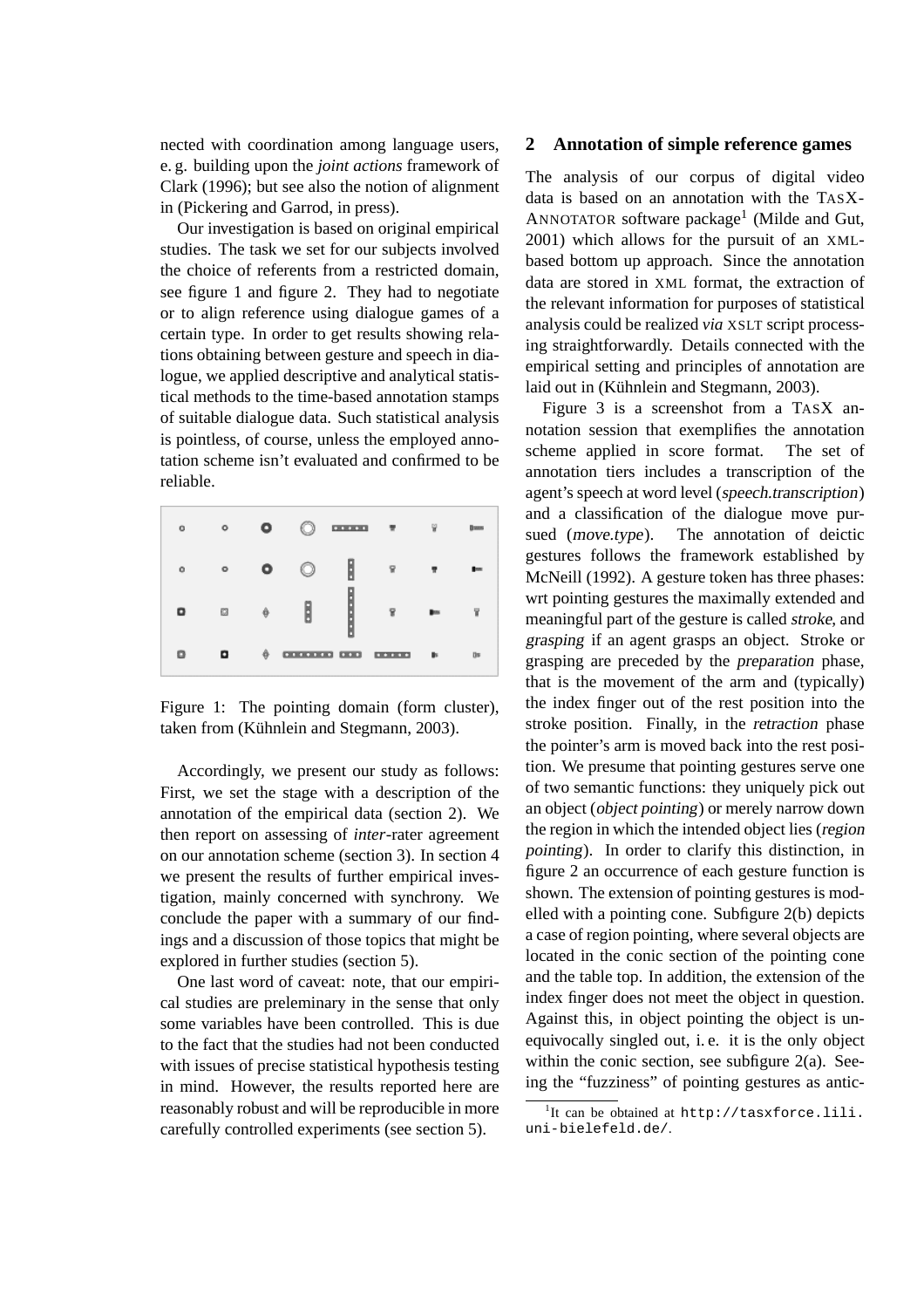

(a) Object pointing (b) Region pointing

Figure 2: Pointing cones. The extension of the index finger is indicated with a line, the pointing cone is indicated by dotted lines, and the box frames the intended object.

ipated by Quine's (1960) thesis of the indeterminacy of reference, the philosophical stance taken here can be labelled as *neo*-Peirce-Wittgenstein-Quinean (Rieser, 2004). The distinction between object and region pointing is captured on the gesture.function tier.

All tiers are specified for instructor and constructor, i. e. the respective tier names have an inst. or const. prefix, cf. figure 3.

To get a better grip on the kind of data we are concerned with, the speech portions of the sample dialogue from figure 3 were extracted and are reproduced below.

| (1)  | Inst:  | The wooden bar           |
|------|--------|--------------------------|
|      |        | [pointing to object1]    |
| (2a) | Const: | Which one?               |
| (2b) |        | This one?                |
|      |        | [pointing to object2]    |
| (3a) | Inst:  | No.                      |
| (3b) |        | This one.                |
|      |        | [pointing to object1]    |
| (4)  | Const: | This one?                |
|      |        | [pointing to object1 and |
|      |        | grasping it]             |
|      | Inst:  | O.K.                     |

We have the dialogue move of a complex demonstration of Inst's in (1) here, followed by a clarification move involving a pointing of Const's (2a, 2b). Inst produces a repair (3a), followed by a new complex demonstration move (3b) to the object she had introduced. Then we have a new check-

back from Const (4) coming with a pointing and a grasping gesture as well as an acceptance move by Inst (5). The whole game is classified as an object identification game. The following events from different agents' turns overlap: (2b) and ((3a) and (3b)); (3b) and (4).

## **3 Reliability of the Annotation Scheme**

Annotation-based projects must decide on the appropriateness of the annotation scheme. The standard way to handle this is using a bag of statistical methods that goes under the heading of *inter*-rater agreement or *inter*-rater reliability. Basically, the underlying idea is that of conducting a test on the results of raters who have annotated the same set of data. Different aspects of reliability (stability, reproducibility, and accuracy) go with different test designs (test *vs* retest, test *vs* test, and test *vs* "gold standard") and different *foci* of measured error (*intra*-observer, *inter*-observer, and deviation from norm) (Krippendorff, 1980). We are concerned with the second aspect of reliability (reproducibility, test *vs* test, *inter*-observer) here, since we have evaluated our annotation scheme comparing two raters' codings of the same video data.

In dialogue research the most widely known proposal concerning measures of *inter*-rater agreement is (Carletta, 1996) who argues in favor of the kappa statistics. However, there are serious problems associated with its interpretation, cf. (Feinstein and Cicchetti, 1990) on kappa paradoxes.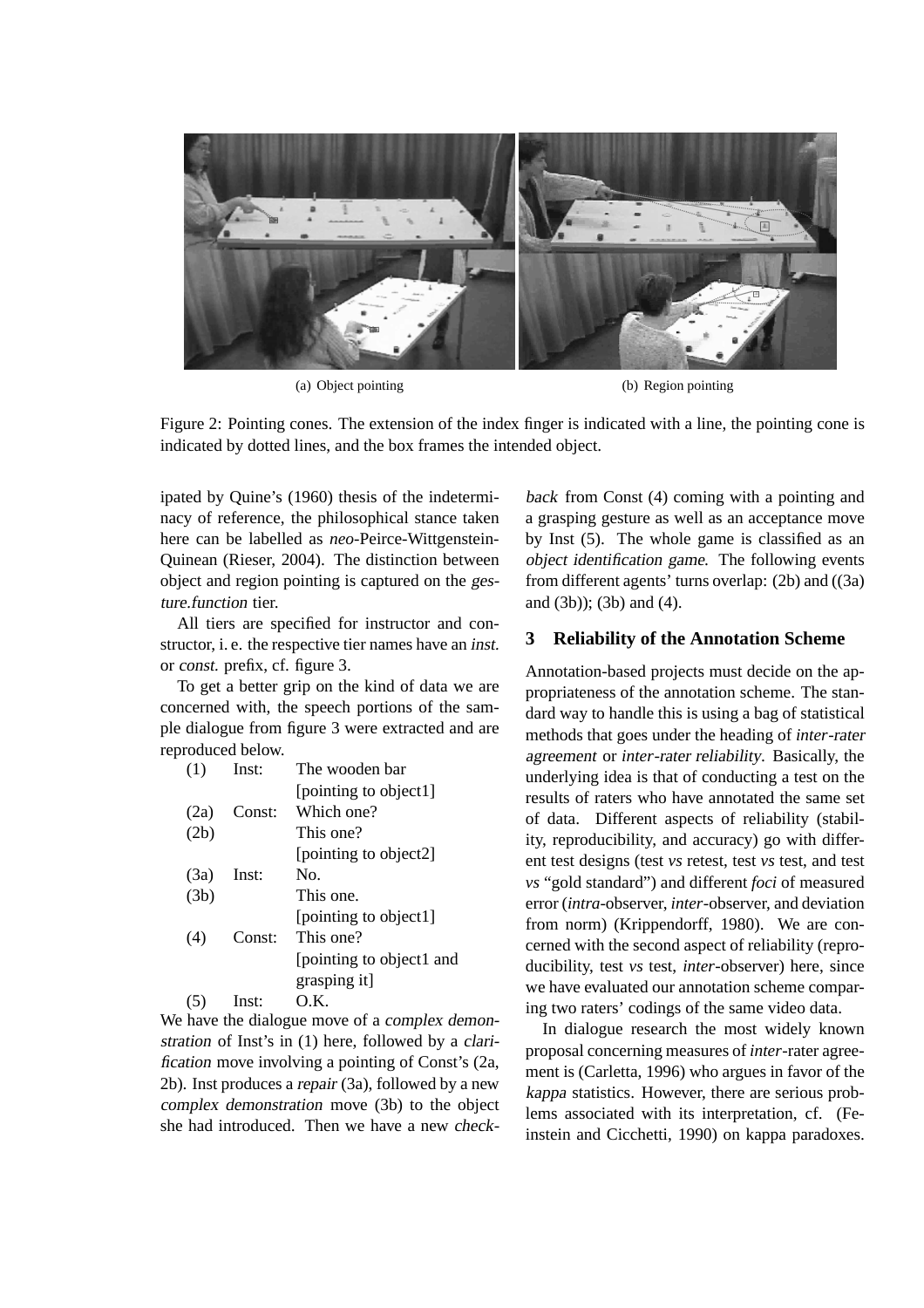|                                                 | C:\Dokumente und Einstellungen\aluecking\Eigene Dateien\TASX\VV3\Annotation\dialogvv3_andy_hannes.tbf<br>File Edit Tier Element Meta-data Options Tools Help |                                                                 |                                    | $ \Box$ $\times$ |
|-------------------------------------------------|--------------------------------------------------------------------------------------------------------------------------------------------------------------|-----------------------------------------------------------------|------------------------------------|------------------|
| P<br>日留                                         | RRKTIIDER ERRY                                                                                                                                               | 577.35<br>$-586.32$                                             | ※ =⊙                               |                  |
| Time aligned view HTML View Text view TableView |                                                                                                                                                              |                                                                 |                                    |                  |
| 577.08                                          | 77                                                                                                                                                           | $1578$ $1579$ $1580$ $1581$ $1581$ $1582$ $1583$ $1583$         | $1584$ , 1.1, 1.1, 1585, 1.1, 1586 |                  |
| nst speech transcription                        | Holzleiste<br>die                                                                                                                                            | die<br>nein                                                     | ja                                 |                  |
| inst speech translation                         | the wooden bar.                                                                                                                                              | this o<br>no.                                                   | <b>OK</b>                          |                  |
| inst speech pos                                 | det-demon<br>noun                                                                                                                                            | denial<br>det-c                                                 | particle                           | 圖                |
| inst speech.phrase                              | noun phrase                                                                                                                                                  | demonstrative phras.                                            | particle pl                        | □                |
| Inst.speech bracketing                          | [NP [DET] [N]]                                                                                                                                               | <b>IDET</b>                                                     |                                    | □                |
| inst gesture stroke-insertion                   | INP [DET] [N]]                                                                                                                                               | I[DE                                                            |                                    | □                |
| inst gesture phase                              | retraction<br>preparation stroke                                                                                                                             | prepar stro retraction                                          |                                    | 口                |
| inst gesture phrase                             | deictic                                                                                                                                                      | deictic                                                         |                                    | $\Box$           |
| inst gesture function                           | object pointing                                                                                                                                              | obje                                                            |                                    | □                |
| inst gesture reference.                         | L7_LEISTE-natur-1                                                                                                                                            | $L7_{-}$                                                        |                                    | $\Box$           |
| inst.move.type                                  | I complex demonstration                                                                                                                                      | complex demonstration<br>repair                                 | acceptano                          | $\Box$           |
| const speech transcription                      |                                                                                                                                                              | welche diese?<br>diese?                                         |                                    | Ò                |
| const speech translation                        |                                                                                                                                                              | which one? this or<br>this one?                                 |                                    | Ò                |
| const speech pos                                |                                                                                                                                                              | wh-wo<br>demonst<br>demonstrative                               |                                    | h                |
| constspeech.phrase                              |                                                                                                                                                              | wh-phr demonst<br>demonstrative ph                              |                                    | b                |
| const speech bracketing                         |                                                                                                                                                              |                                                                 |                                    | h                |
| const gesture stroke insertion                  |                                                                                                                                                              |                                                                 |                                    | h                |
| const.gesture.phase                             |                                                                                                                                                              | preparation stroke<br>retraction<br>prep: si retra pre grasping | retraction                         | Ð                |
| const.gesture.phrase                            |                                                                                                                                                              | deictic<br>deictic<br>grasping                                  |                                    | 窗                |
| const gesture function                          |                                                                                                                                                              | object poin<br>0 <sup>k</sup>                                   |                                    | □                |
| constigesture.reference                         |                                                                                                                                                              | Ë.<br>L5 LEISTE                                                 | L7 LEISTE-natur-1                  | 驱                |
| const move type                                 |                                                                                                                                                              | clarification<br>check-back acceptance                          |                                    |                  |
| dialogue.game.type                              | object identification                                                                                                                                        |                                                                 |                                    |                  |
| object identification                           |                                                                                                                                                              |                                                                 |                                    |                  |
| $\left  \cdot \right $                          |                                                                                                                                                              |                                                                 |                                    | D                |

Figure 3: Annotation of a more complex Dialogue Game.

The point is that in the calculation of kappa the term representing the proportion of agreement by chance is systematically overestimated. Therefore, where appropriate with respect to the type of data involved, we pursue an alternative proposal based on the methodological framework of Gwet (2001), i. e. his AC1 statistics. The latter more adequately chance-corrected—coefficient is appropriate with respect to data resulting from a type-ii measurement on nominal-scale niveau.<sup>2</sup> Concerning judgments on magnitude scale niveau, which are usually classifiable as being of type-i, we use well-established conventional techniques, mainly correlation analysis. All calculations were implemented making use of the statistical programming environment R (R Development Core Team,  $2003)^3$ .

Our type-i annotation data on a magnitude scale are the time-stamps for words and gestures, i. e. the points in time when words begin or end, and the start or end times of the gesture phases. In the TASX-ANNOTATOR a time bar is incorporated and synchronized with the video, so that a mark on the speech.transcription tier, say, at 201.4 seconds, means that the word in question starts at second 201.4 of the respective entire videotaped session. Since performing a gesture is a continuous action, the coding of gesture phases splits it into three parts where the end time of the preceding phase is identical with the start time of the following one. For example, the end of the preparation simultaneously marks the start of the stroke. The correlation of those time-based annotations was calculated over 108 words and 25 gesture occurrences using the Pearson product-moment correlation coefficient  $r$ . The outcomes are given in table 1. Despite almost perfect values of nearly 1, there is need for a closer look, since this result is influenced by the strict linearity of the underlying time scale. We transformed linear measurement data into nominally scaled data because of the category of stroke insertion, which is derived from allocating the stroke element's time in-

 $2$ Type-ii measurements are those, where the process leading to the measured datum is not well understood. Comparably well-understood measurements go by the name of type <sup>i</sup>. We will overload the term to refer to respective data, where appropriate.

<sup>3</sup>http://www.r-project.org.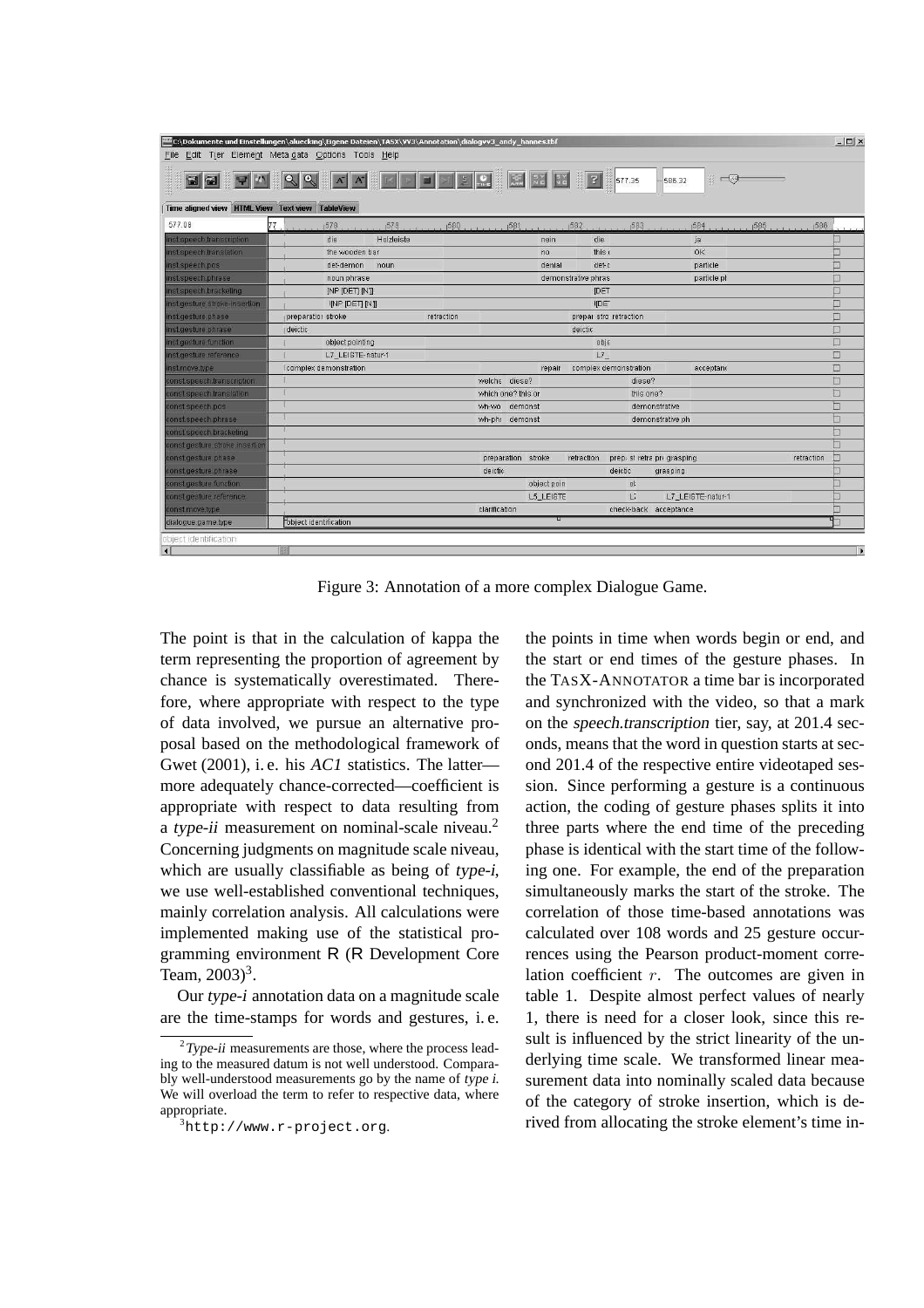| preparation | stroke    |           | retraction          |       | word boundaries |
|-------------|-----------|-----------|---------------------|-------|-----------------|
| start       | start     | end       | end                 | start | end             |
| 0.9999999   | 0.9999999 | 0.9999998 | 0.9999976 0.9999999 |       | 0.9999999       |

Table 1: Results for the correlation of gesture and word boundaries.

terval relative to the part of speech portions. This means, basically, a projection from temporally extended entities onto a sequence of symbols on, say, a modality-neutral representation at roughly word level, which could be fed into a parser. Essentially, we abstract away from exact timing—only the relative order remains, cf. example sentences 1 and 2 below, where  $\setminus$  symbolizes gestural stroke.

## (1)  $\setminus$  the wooden bar (2) the  $\setminus$  wooden bar

Resulting in nominally scaled data, the agreement regarding stroke insertion could be calculated using AC1, leaving us with a value of "merely" 0.73, which still can be regarded as good agreement. However, this result reveals that minor deviations in determining the boundaries of parts of speech and gesture phases can make a difference for the exact placement of the stroke.

One main concern was to assess whether the distinction between object pointing and region pointing is a concept reproducible by different raters. Being a nominal response category resulting from a type-ii measurement, the degree of correlation in classifying gesture functions was calculated using AC1. With a value of 0.4842 that is based on the judgment of 56 gesture occurrences, the agreement has to be classified as being fair at best. This shows that there are different habits in judging gestures as being related to object or region, which, in turn, indicates that either a clearcut empirical category is lacking, or that the twodimensional video data are not good enough to admit of this categorization.

Nevertheless, there was close agreement among raters concerning certain regions of the pointing domain. The domain of the reference games can be partitioned into three regions, according to the distance measured from the instructor, cf. figure 1. The two leftmost columns form the proximal region, the two rightmost columns the distal region, and the remaining four columns are

called the mid-range region. Observe now that there is nearly perfect correlation with respect to the categorization of pointing to objects located in the proximal or distal regions. Dissent arises wrt pointing into the mid-range area. This shows that reliability of assignment of gesture functions is conditioned by the relative position of the objects that are referred to by the instructor.

Being interested in the dialogue structure of reference games, we also checked the reliability of our dialogue move annotation scheme. This was carried out computing the AC1 separately for instructor and constructor moves. The highly schematic instructor moves form a recurrent pattern that could be judged fairly consistently in the annotations of both observers ( $N = 92, AC1 =$ 0.9). Agreement diminished when concerned with the more variable constructor moves ( $N =$  $65, AC1 = 0.795$ .

### **4 Empirical findings**

Gestures contribute to the content of communicative acts rather than being mere emphasis markers. This hypothesis can be substantiated by findings related to the semantic, the pragmatic, and the discourse level. On the semantic level, gestures contribute content that otherwise would have to be cast into clumsy verbal descriptions, thus making communicative acts more efficient. We found strong evidence for this in comparing the number of words used in referential NPs without pointing gesture occurrences (hereafter DDs, for *definite descriptions*) with NPs that come with pointing gestures (CDs, short for *complex descriptions*). A *t*-test was carried out on the number of words used in 65 CDs *vs* that in 74 DDs, resulting in a (highly) significant difference ( $t = 6.22, p =$  $5.696 \cdot 10^{-9}$ ,  $\alpha = 0.05$ ), cf. figure 4. This result can be couched into the slogan "Gestures save words!".

A related hypothesis was that the time the con-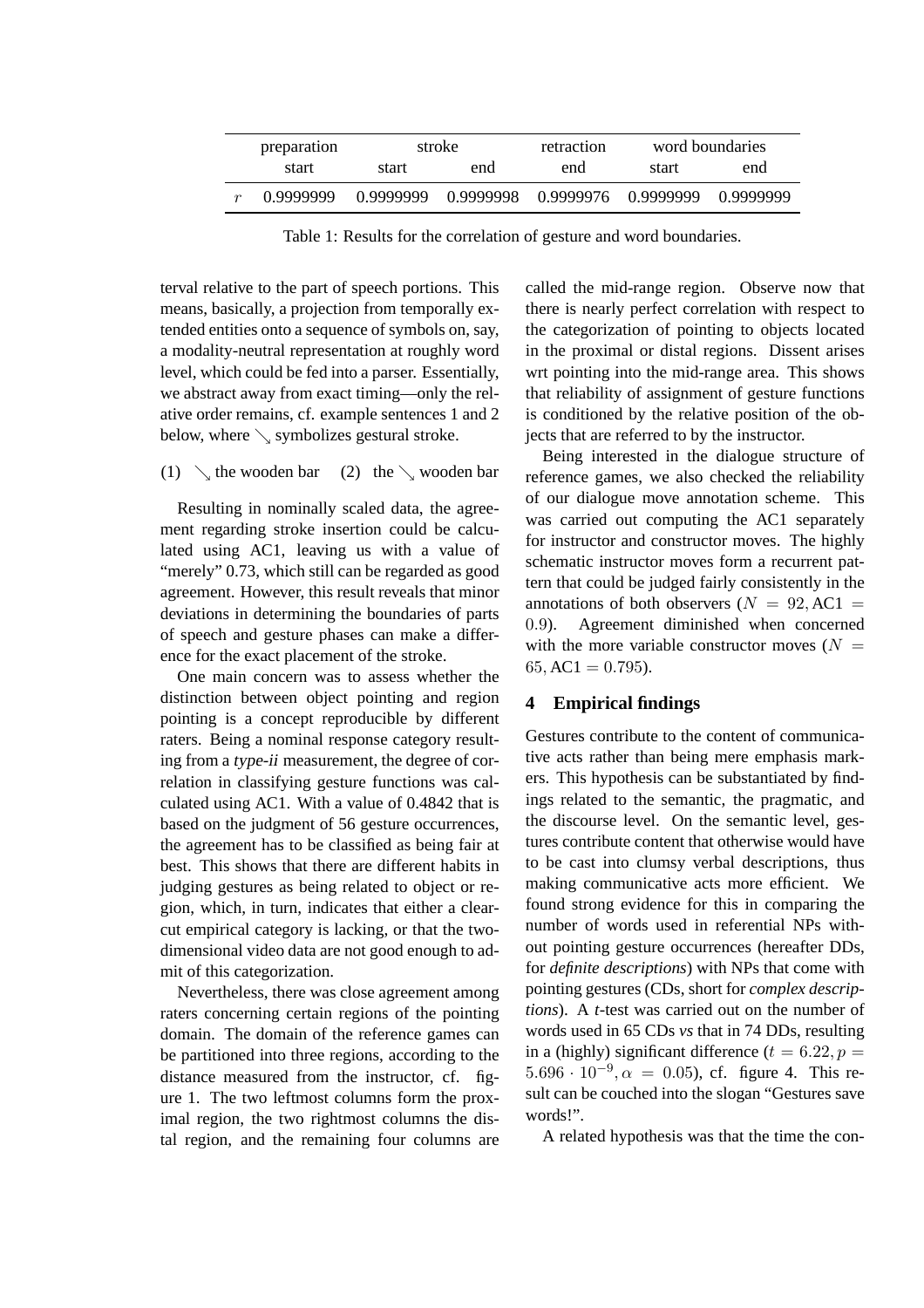

![](_page_5_Figure_1.jpeg)

Figure 4: Boxplot displaying the number of words in CDs and in DDs.

Figure 5: Boxplot for Const's reaction times (in seconds) following Inst's CDs and DDs.

structor needs to interpret the instructor's reference (reaction time) will be less after a CD than after a DD. The pointing gesture can be seen as guiding the constructor's eye towards the intended object—or at least towards a narrow region where the object is located—and thus as shortening the constructor's search effort. To assess this point, we calculated 48 (39 CDs and 9 DDs) differences between the start time of the constructor's move and the end time of the instructor's preceding referring act. A subsequent *t*-test did not result in a significant difference  $(t = -1.4, p = 0.166, \alpha = 0.05)$ , but there seems to be a tendency for shorter reaction times after CDs, cf. figure 5.

What might have prevented a significant outcome was the fact that some objects are unique and therefore more salient, e. g. there is only one yellow cube (as opposed to several yellow bolts), so that the constructor could quickly spot such objects when directed with appropriate DDs only. In addition, the constructor may have used the instructor's gaze as a guiding device.

Moving from semantic to pragmatic issues, we also tried to find out whether there are contextual conditions constraining the use of gestures. This was defined in terms of frequencies of DDs *vs* CDs utilized to refer to objects in different columns of the pointing domain—that is, basically, wrt their distance as seen from the instructor. What is at stake here is whether the asymmetry that seems to be revealed in the bare data—comparethe plot depiction in figure 6—could be statistically validated; with DD's frequency peaks in the periphery (that are columns 1 plus 2 and 7 plus 8, or in terms introduced earlier, the union of the proximal and the distal region) and CD's frequency peaks in the center (the mid-range region, columns 3 to 6), there should be a bias to demonstrate objects in the middle of the domain using pointing gestures, whereas objects located in peripheral areas should be referred to only verbally.

There are two questions that have to be distinguished: First, is there a difference in the proportions of CDs *vs* DDs wrt the peripheral, resp. the center, region? Secondly, is there a difference in the proportions of CDs, resp. DDs, wrt the regions? To assess the second point the frequencies of peripheral and center CDs were compared using a  $\chi^2$ -test, resulting in a significant outcome ( $N_{\text{peripheral}} = 24$ ,  $N_{\text{center}} = 41$ ,  $\chi^2 =$ 7.8769,  $p = 0.005, \alpha = 0.05$ . The comparison of the frequencies of DDs modelled through periphery and center yields an analogous result  $(N_{\text{peripheral}} = 46, N_{\text{center}} = 28, \chi^2 = 8.7568, p =$  $0.003, \alpha = 0.05$ . As regards the first issue, comparing the proportions of CDs *vs* that of DDs to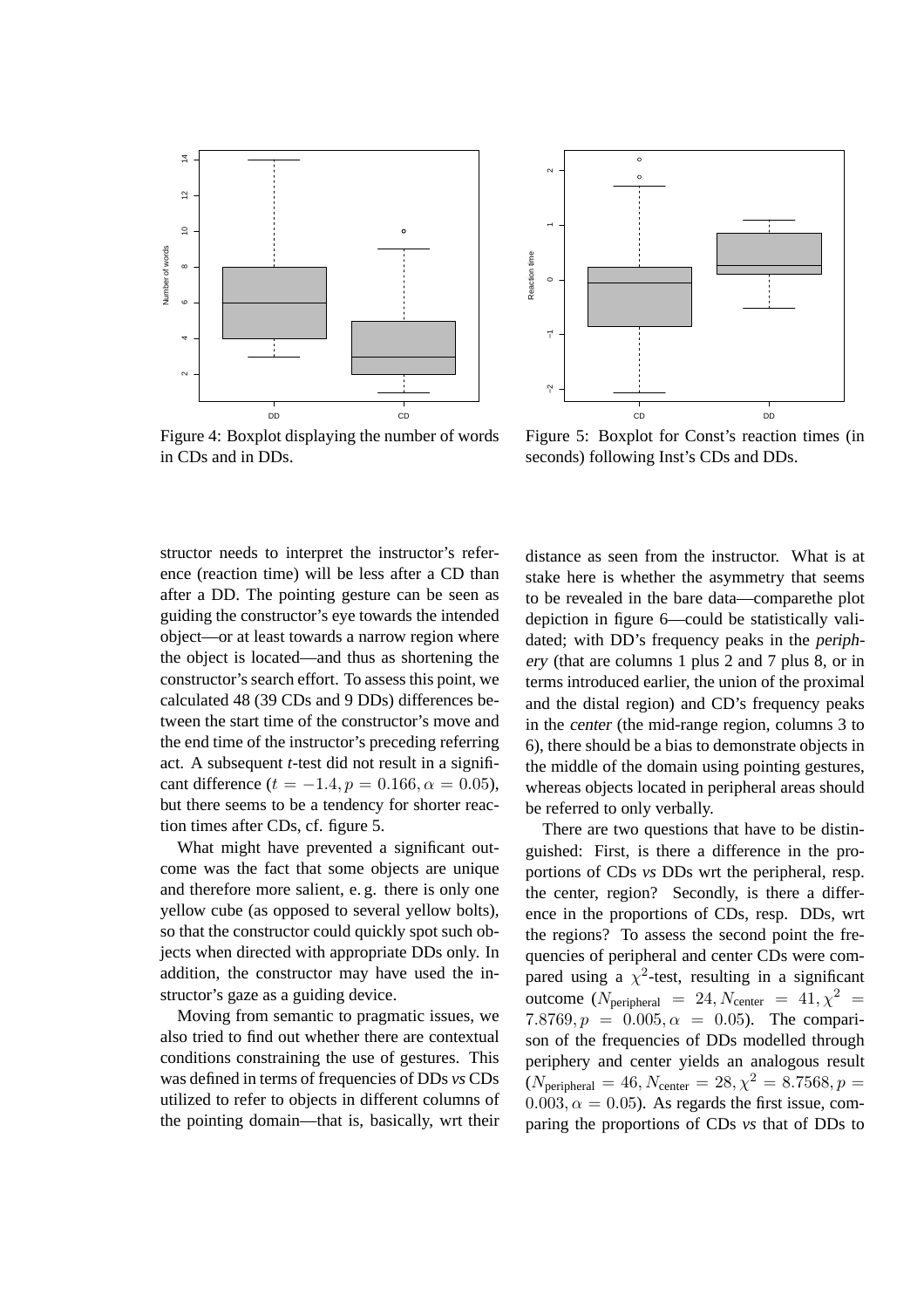refer into the peripheral (and likewise the center area), we get significant outcomes, too (for periphery:  $N_{\text{CD}} = 24, N_{\text{DD}} = 46, \chi^2 = 13.8286, p =$  $0.0002, \alpha = 0.05$ ; for center:  $N_{CD} = 41, N_{DD} =$  $28, \chi^2 = 4.8986, p = 0.027, \alpha = 0.05$ . Thus, the relative distance of the object in question to the instructor is a contextual factor for the choice of the mode of reference to that object. It is noteworthy that the partition of the reference domain imposed by the ratings of gesture function coincides with that of capturing the CD/DD-asymmetry.

![](_page_6_Figure_1.jpeg)

Figure 6: Plot for the modes of reference modelled by the eight columns of the reference domain; the bars depict the frequency distribution of CDs over the columns, the dashed line that of DDs.

At the beginning of this paper, a distinction was made between *intra*- and *inter*-move synchronization at the dialogue level. As regards *intra*-move synchronization we accounted for the temporal relations holding between gesture phases and escorting utterances. Above all, we focused on two synchronization effects, namely anticipation and semantic synchrony (McNeill, 1992, pp. 25- 26, p. 131). The semantic synchrony rule states that gesture and speech present one and the same meaning at the same time (McNeill's "idea unit"). Anticipation refers to the temporal location of the preparation phase in relation to the onset of the stroke's co-expressive portion of the utterance. This rule states that the preparation phase precedes the linguistic affiliate of the stroke. Table 2 summarizes the descriptive statistics ( $N = 25$ ).<sup>4</sup> Note, that we take the verbal affiliate to be the complete denoting linguistic expression, i. e. a possibly complex noun phrase. Row P gives the values for the start of the preparation phase relative to the onset of the first word of the noun phrase.Contrary to McNeill (1992, p. 25, 131), we found that the utterance usually starts a little before the initiation of the gesture (compare the positive mean value in table 2). This seems to contradict anticipation, given the way we operationalised McNeill's concept of the verbal affiliate or the idea unit. Similarly (com-

|              | Min.             |                    |      | Mean Max. Std. Deviation |
|--------------|------------------|--------------------|------|--------------------------|
| $\mathbf{P}$ |                  | $-0.8$ 0.3104 4.68 |      | 1.0692                   |
|              | $R = 0.86$ 0.564 |                    | 3.38 | 0.89                     |
|              | $S = 0.02$ 1.033 |                    | 5.54 | 1.128                    |

Table 2: *Intra*-move synchronization of preparation  $(P)$ , retraction  $(R)$ , and stroke  $(S)$ .

pare the mean value in row R), the stroke ends (or the retraction starts) normally around 0.5 seconds before the end of the affiliate. Together with an average beginning of the stroke around 1 second after the onset of the utterance (mean for row S) this shows, that the prototypical stroke does not cross utterance boundaries. This is as to be expected in the light of McNeill's semantic synchrony rule. Note, however, that some extreme tokens (compare respective min. and max. values in table 2) were observed that seem to contradict the McNeill regularities, cf. (Kühnlein and Stegmann, 2003).

Concerning *inter*-move synchronization one point of interest was the alignment of the end of Inst's preparation phase with Const's retraction phase. The resulting values, given in table 3, show

|                   | Min. Mean Max. Std. Deviation |
|-------------------|-------------------------------|
| $-2.06$ 0.29 3.46 | 1 27                          |

Table 3: *Inter*-move synchronization of Const's retraction and Inst's preparation.

that there is gap of around 0.3 seconds at aver-

<sup>4</sup>The different rows were calculated as follows: (P) preparation<sub>start</sub>− speech<sub>start</sub>, (R) speech<sub>end</sub>− retraction<sub>start</sub>, and (S) strokestart− speechstart.